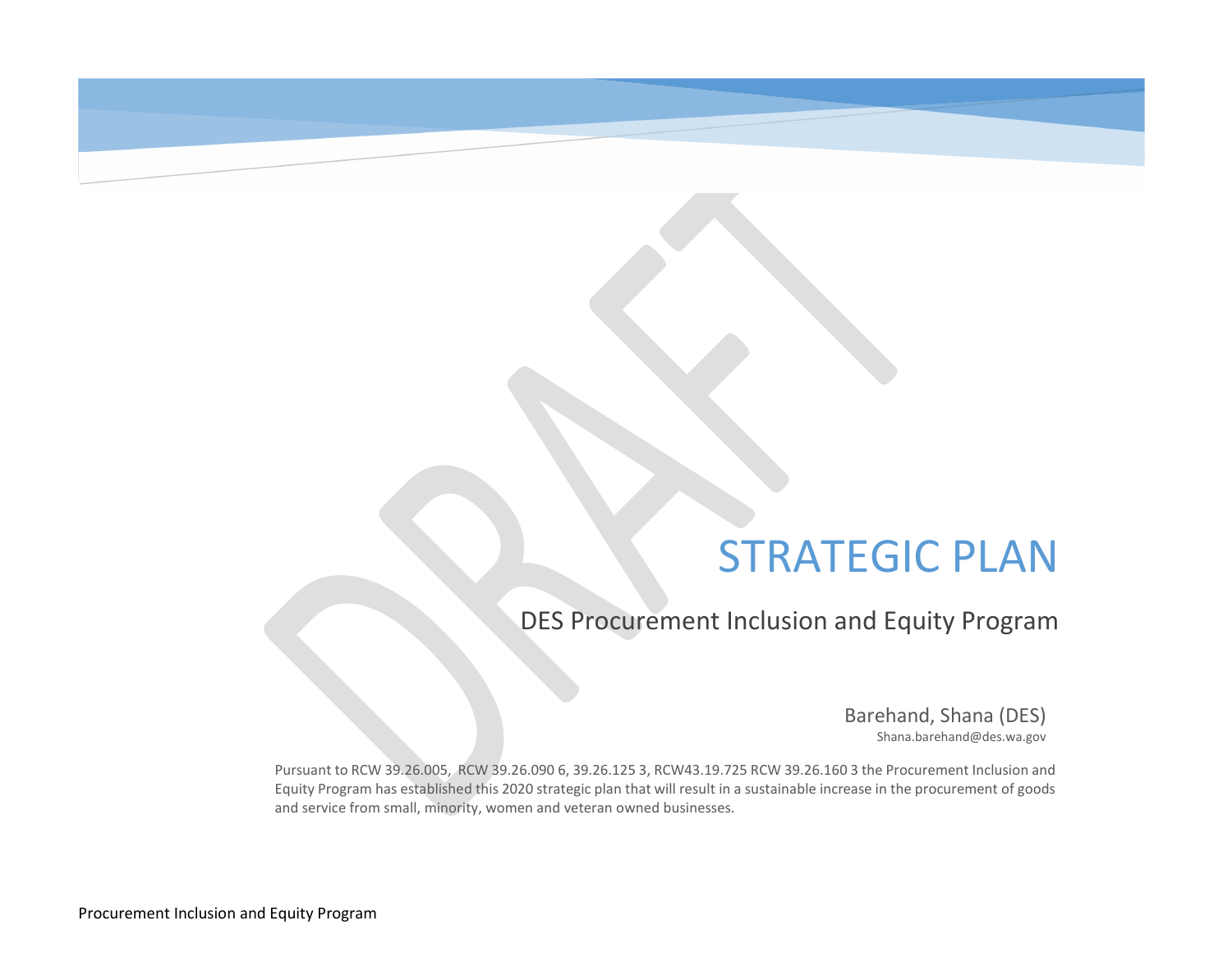## Elevator Speech

#### **For people outside of DES**

 lead the State's effort to create a sustainable increase in the procurement of goods and services from small, diverse, and veteran owned I work for the Department of Enterprise Services's (DES). My job is with the Procurement Inclusion and Equity Progam whose mission is to businesses (small and diverse).

businesses? DES manages around 200 Master Contracts that state agencies must use and political subdivisions, Tribes, and nonprofits may use. Under the Master Contracts purchasers spend over ONE AND A HALF BILLION DOLLARS on goods and services every year from around 1500

DES also makes internal purchases for its operational needs.

DES also sets the enterprise policies for how state agencies must procure their goods and services.

Studies show that distributing tax dollars more evenly is beneficial for everyone. Small and diverse businesses are the backbone of a strong and resilient economy. They're robust and have deep ties to our communities. They're the last to lay-off employees when times are hard and bounce back faster from recessions, and a government contract can create a sustainable foundation for a small business.

 These small and diverse businesses aren't getting a big enough slice of the pie, so we work to reduce legal, political, and cultural barriers that make it harder for them to win state contracts.

Visit our website to learn more about how all businesses can succeed, get certified, or give us feedback.

#### **For people inside DES**

 We are the Procurement Inclusion and Equity (PIE) Program in DES's Contracts and Procurement Division. We are leadint the state's effort to purchase more goods and services from small and diverse businesses. This means making sure we have a robust number of these businesses who are ready and able to compete for the state's business; this also means we need to make sure that there are no barriers to their participation. With our dedicated team, and the knowledge from subject matter experts, like yourselves, we will implement new ideas, then test them, to see if they increase the use small and divserse businesses in state contracting.

 A robust and diverse small business environment not only contributes to our communities, but also helps a community quickly recover from a recession because they are the last to layoff their employees during an economic downturn. Small businesses really are the backbone of a strong and resilient economy and a government contract can create a sustainable foundation for a small business.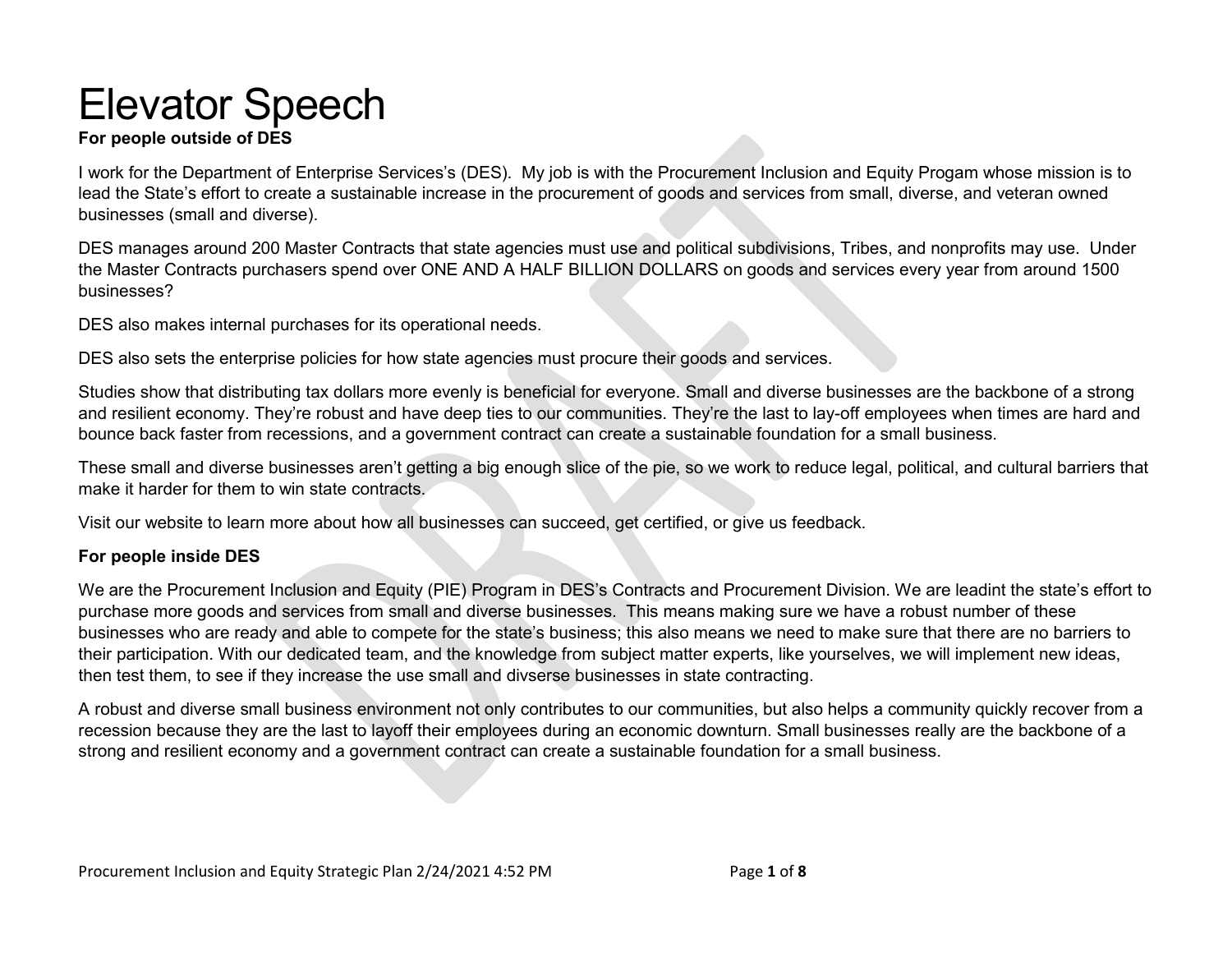#### **Vision of the Procurement Inclusion and Equity Program**

*Our vision is that by 2028, every small and diverse businesses will win their fair & equal share of the Washington State contracts.* 

#### **Mission of the Procurement Inclusion and Equity Program**

Our mission is to lead the State's effort to create a sustainable increase in the procurement of goods and services from small and diverse businesses.

#### **Strategic goals of the Procurement Inclusion and Equity Program:**

 understands the importance of including small and diverse businesses in their spending and makes a good faith effort to do so. We will also work with small and diverse businesses to identify and develop a robust pipeline of small and diverse businesses who can compete for the State's business The PIE Program will work across all State agencies to create a systemic cultural change by ensuring every purchasing agent for the state

The program's strategic goals:

- 1. Create a culture of procurement Inclusion and equity by eliminating barriers and creating opportunities to the maximum extent possible for small, diverse, and veteran owned businesses in State contracting.
- 2. Create a pipeline of diverse owned businesses who bid on state solicitations by strategically targeting outreach, training, and technical assistance toward small and diverse businesses who sell in the area that the state purchases.
- 3. Measure the results of whether these efforts create actualized opportunities for small, diverse, and veteran owned businesses in State contracting.

#### **Staffing**

The program's FTEs are:

- Procurement Inclusion and Equity Program Manager
- **Business Diversity Outreach Specialist**
- Research and Outreach Program Specialist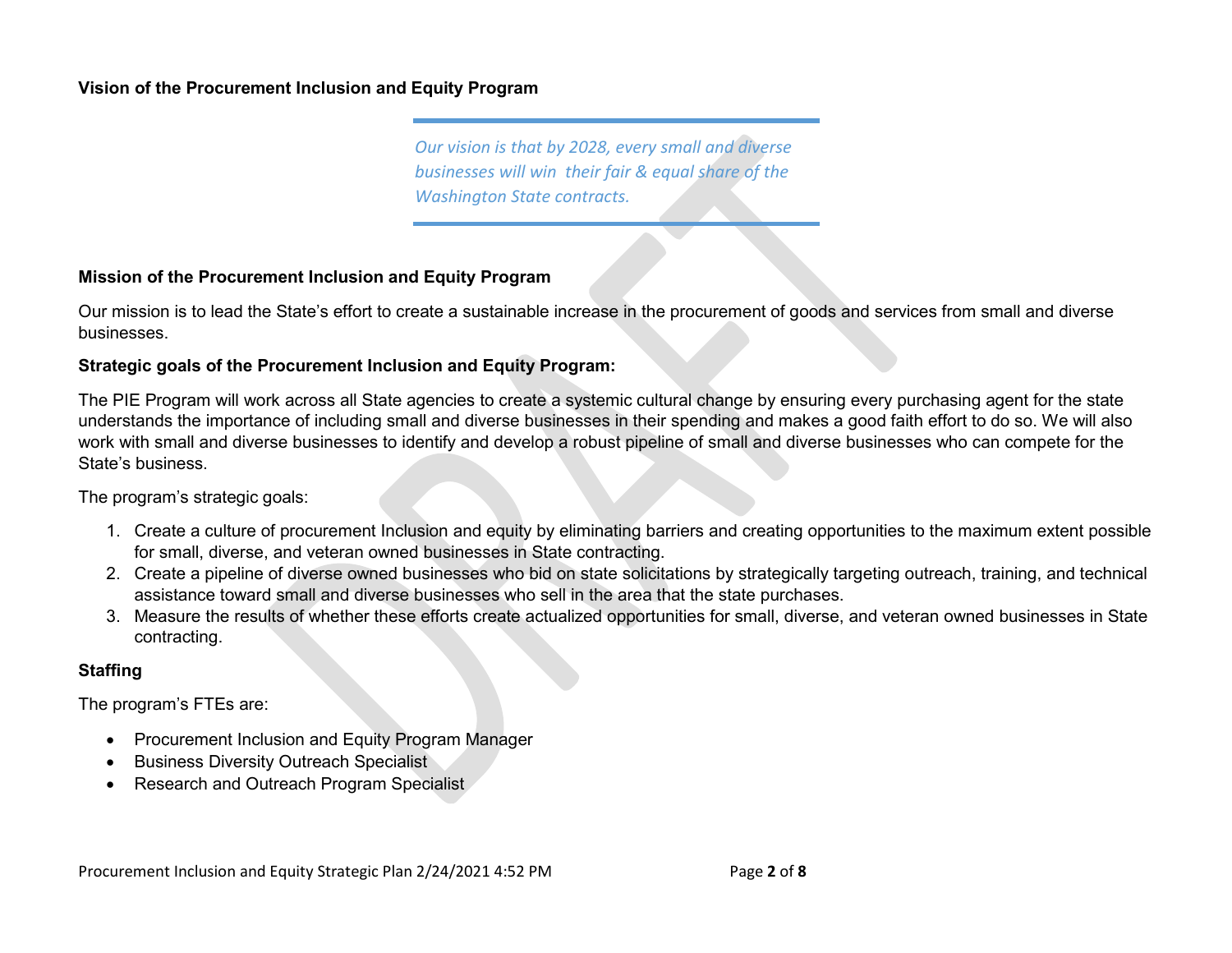### GOALS

| <b>Goal Area</b>                                                                                            | 2 Year Goal                                          | <b>4 Year Goal</b>                              | <b>8 Year Goal</b>                                                                                                               |
|-------------------------------------------------------------------------------------------------------------|------------------------------------------------------|-------------------------------------------------|----------------------------------------------------------------------------------------------------------------------------------|
| 1.<br><b>Creating a</b><br><b>Culture of</b><br><b>Procurement</b><br><b>Inclusion and</b><br><b>Equity</b> |                                                      |                                                 | All state contracts have a fair<br>share of representation of small,<br>diverse and veteran owned<br>businesses as set by OMWBE. |
| 2.                                                                                                          | Establish and implement<br>targeted outreach program | Increase in targeted outreach<br>effort by 15%. | All state contracts have a fair<br>share of representation of                                                                    |

Procurement Inclusion and Equity Strategic Plan 2/24/2021 4:52 PM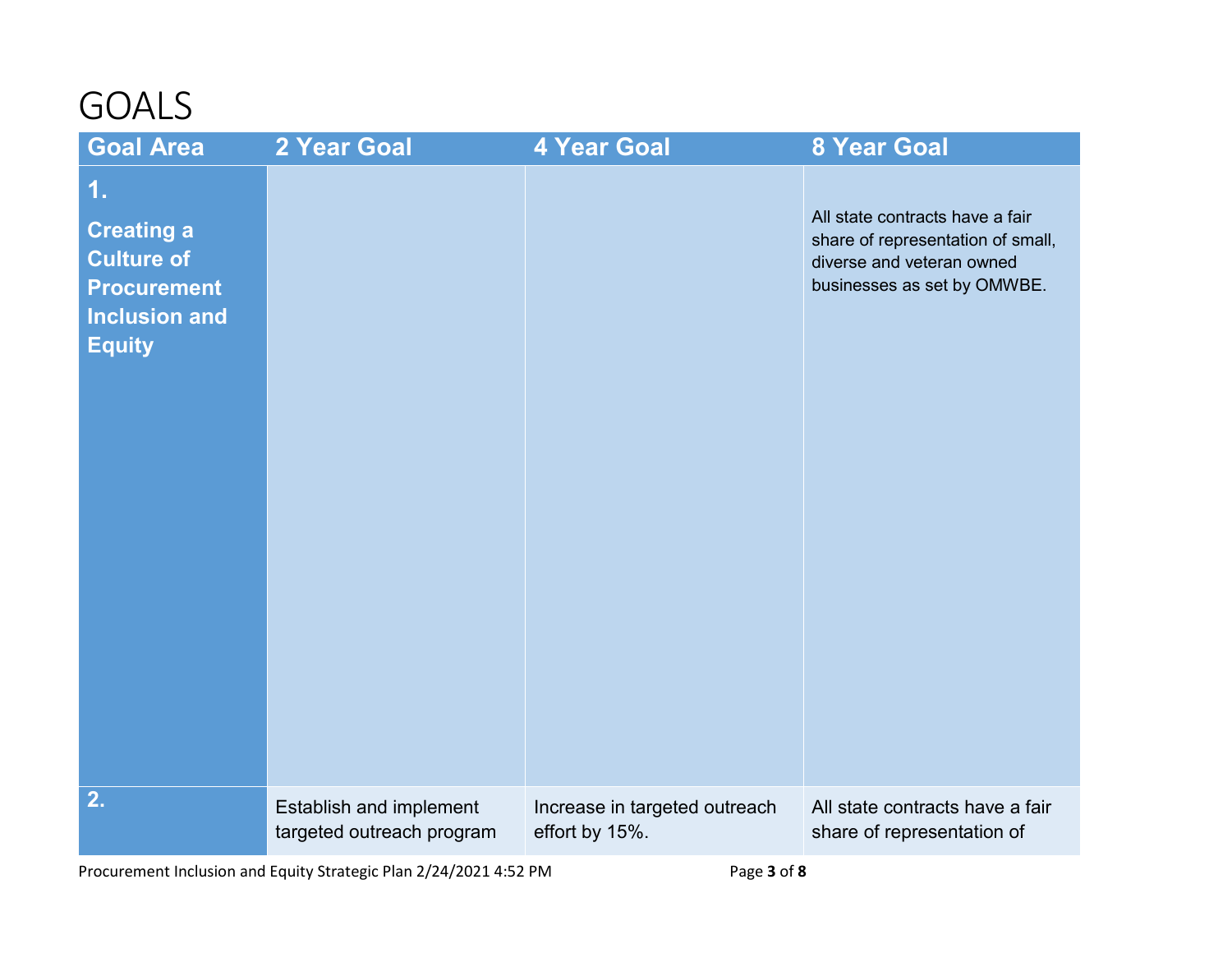| <b>Goal Area</b>                                                                                                                                                                              | 2 Year Goal                                                                                                                                                                                          | <b>4 Year Goal</b> | <b>8 Year Goal</b>                                                 |
|-----------------------------------------------------------------------------------------------------------------------------------------------------------------------------------------------|------------------------------------------------------------------------------------------------------------------------------------------------------------------------------------------------------|--------------------|--------------------------------------------------------------------|
| <b>Create a</b><br>pipeline of<br>diverse owned<br>businesses who<br>bid on state<br><b>solicitations</b>                                                                                     |                                                                                                                                                                                                      |                    | small, diverse and veteran<br>owned businesses as set by<br>OMWBE. |
| <b>Measure the</b><br>results of whether<br>the above efforts<br>create actualized<br>opportunities for<br>small, diverse, and<br>veteran owned<br>businesses in<br><b>State contracting.</b> | All agencies track direct buy purchases.<br>outcomes and outputs for actions in Goals 1 and 2, so that<br>DES can continually check and adjust the process<br>improvement efforts that are underway. |                    |                                                                    |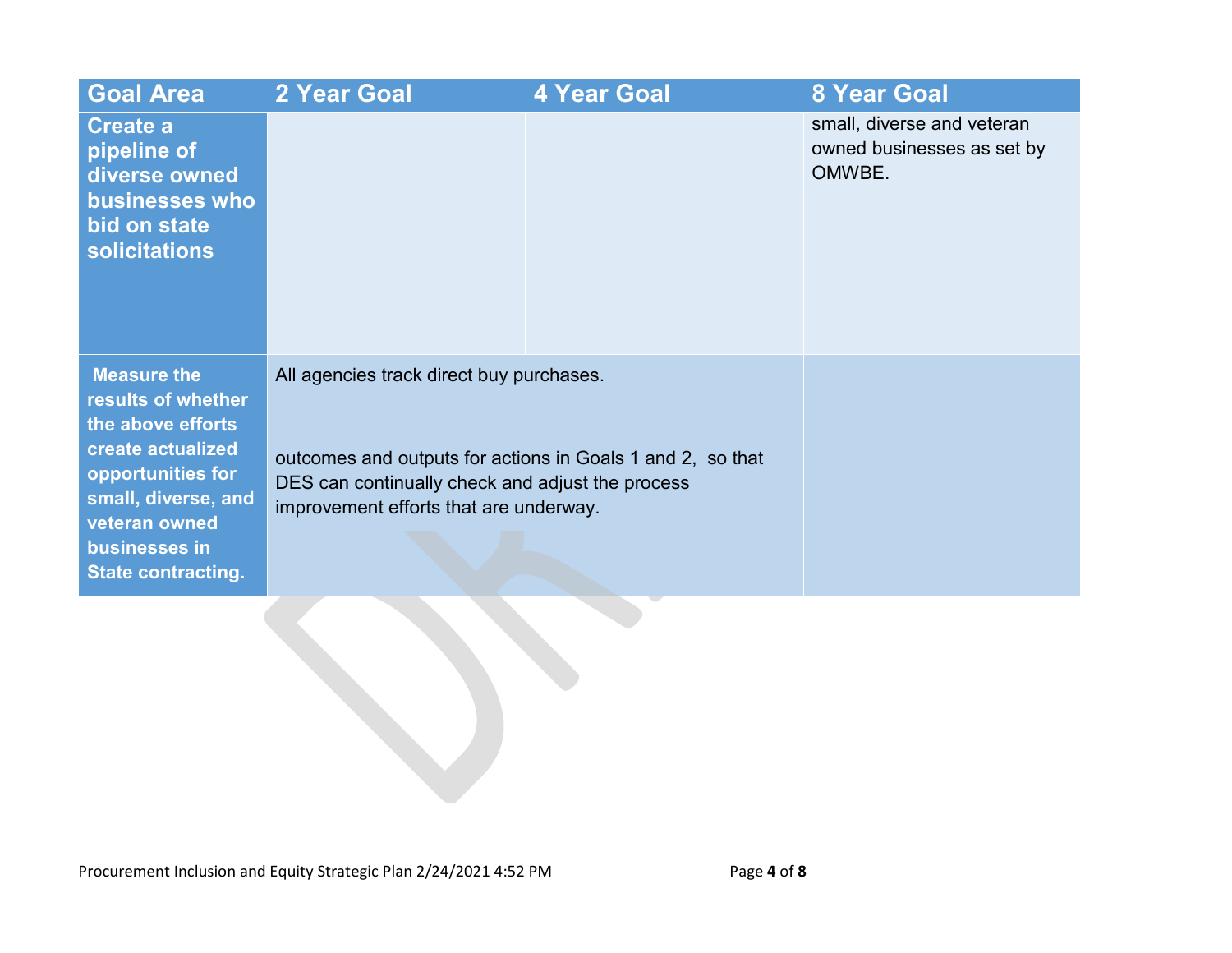|                                                              | <b>Creating a Culture of Procurement Inclusion and Equity</b>                                                                                                                                                                                                       |
|--------------------------------------------------------------|---------------------------------------------------------------------------------------------------------------------------------------------------------------------------------------------------------------------------------------------------------------------|
|                                                              | Until 2022 PIE Program will engage in each solicitation within the contracts and procurement division<br>within DES as we develop and implement new tools and best practices.                                                                                       |
| <b>Creating a</b><br><b>Culture of</b><br><b>Procurement</b> | Until July 2021 Checking and improving on the implementation of Disparity Study recomendations:<br>pre-bid conferences, sending out Bid tabs at ASB, posting winning bids, appropriate insurance<br>requirements, lengthened solicitation times.                    |
| Inclusion and                                                | Implement the Small Business Policy within.<br>$\bullet$                                                                                                                                                                                                            |
| <b>Equity</b>                                                | Dispartity study recommendations working on<br>DES will create an external facing website in which to post DES forecasted purchases, contracts and<br>winning bids.<br>100% of solicitations have a small and diverse business outreach strategy that is completed. |
|                                                              | Complete best practices document and integrate the best practices into procurement process.<br>$\bullet$                                                                                                                                                            |
|                                                              | <b>Communication</b> - Develop and implement a communication plan to deliver educational<br>$\bullet$<br>material/article each month to state agencies about supplier diversity best practices, DES updates and<br>how to support small an diverse business.        |
|                                                              | Provide supplier diversity training to all procurement professionals who purchase goods and serices<br>for the state.                                                                                                                                               |
|                                                              | Focus supplier diversity coordination with top six agencies that have a highest spending amount but<br>low inclusion numbers in terms of number of small/diverse firms utilized.                                                                                    |
|                                                              | 2022 work with ONE WA to create more state contracting transparency for businesses.                                                                                                                                                                                 |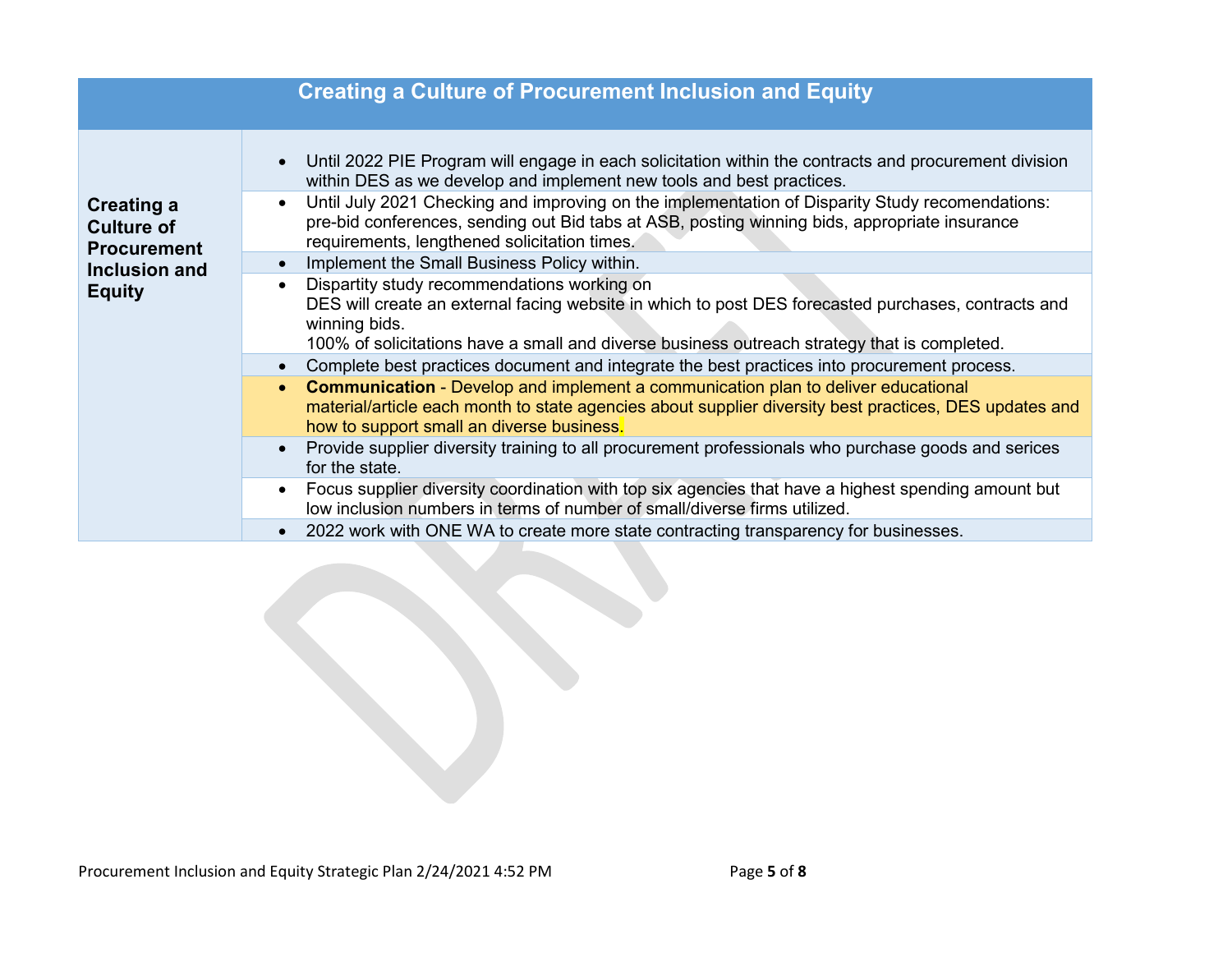|                                                                                                                                                                | Create a pipeline of small, diverse, and veteran businesses who will bid and win state contracts                                                                                                                                                                                                                                     |
|----------------------------------------------------------------------------------------------------------------------------------------------------------------|--------------------------------------------------------------------------------------------------------------------------------------------------------------------------------------------------------------------------------------------------------------------------------------------------------------------------------------|
| Create a pipeline                                                                                                                                              | Conduct targeted outreach to small and diverse businesses that are in areas that are not fully represented<br>$\bullet$<br>in state contracts.<br><b>BDAG</b> and<br>$\circ$<br>other target market projects.<br>$\circ$                                                                                                             |
| of small, diverse,                                                                                                                                             | Communication -Develop and implement a communication plan so that DES can regularly communicate with<br>small and diverse businesses about forecasted opportunities and other relevant updates at DES.                                                                                                                               |
| and veteran<br>businesses who<br>will bid and win<br>state contracts                                                                                           | Develop training for small and diverse businesses that will help them successfully bid on a solicitation and<br>be a successful contractor to the state.<br>Post DES 101 and 102 on the web<br>$\Omega$<br>Develop training how to see if the state is selling good in your area<br>$\Omega$<br>o Onboarding training for businesses |
|                                                                                                                                                                | Identify ways to support small and diverse business' infrastructure as they grow to meet contractor<br>requirements. (example, funding for ancillary support services (marketing/accounting/bid writing) for<br><b>OMWBE</b> certified businesses)                                                                                   |
|                                                                                                                                                                | Develop and Implement networking strategies and or events each year where small and diverse<br>businesses can meet agency purchasers.                                                                                                                                                                                                |
|                                                                                                                                                                | 2022 start a voluntary mentor protégé program.<br>$\bullet$                                                                                                                                                                                                                                                                          |
|                                                                                                                                                                | Measure the results of whether the above efforts create actualized opportunities for small, diverse,                                                                                                                                                                                                                                 |
|                                                                                                                                                                | and veteran owned businesses in State contracting                                                                                                                                                                                                                                                                                    |
| <b>Measure the</b><br>results of                                                                                                                               | All agencies can track direct buy purchases<br>$\bullet$                                                                                                                                                                                                                                                                             |
| whether the<br>above efforts<br>create actualized<br>opportunities for<br>small, diverse,<br>and veteran<br>owned<br>businesses in<br><b>State contracting</b> | That DES measurers through the KPIs and data in meaningful increments of time in order to<br>accurately measure the outcomes and outputs for actions in Goals 1 and 2, so that DES can<br>continually check and adjust the process improvement efforts that are underway.                                                            |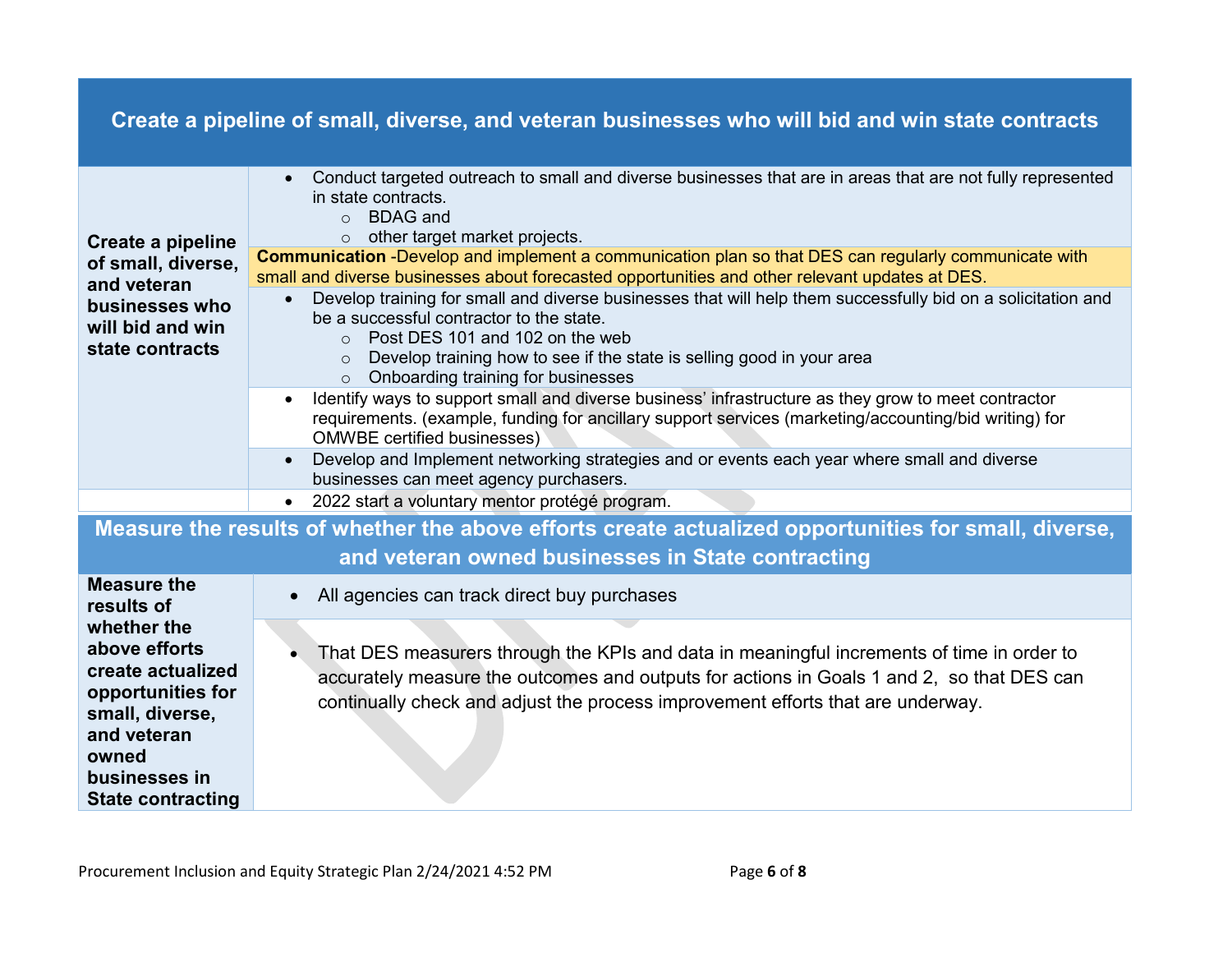# Key Performance Indicators

The table lists the KPIs for each goal area.

| Ref#        | <b>Goal Area</b>                                                                            | <b>Key Performance Indicators</b>                                                                                                                                                                                                                                                                                                                                                                                                                                                                                                                                                                                                                                                                                                                                                                                                                                                                                                                                                                                                                                                                                                                                                                                                                                                                                                                                                                                                                                                                      |
|-------------|---------------------------------------------------------------------------------------------|--------------------------------------------------------------------------------------------------------------------------------------------------------------------------------------------------------------------------------------------------------------------------------------------------------------------------------------------------------------------------------------------------------------------------------------------------------------------------------------------------------------------------------------------------------------------------------------------------------------------------------------------------------------------------------------------------------------------------------------------------------------------------------------------------------------------------------------------------------------------------------------------------------------------------------------------------------------------------------------------------------------------------------------------------------------------------------------------------------------------------------------------------------------------------------------------------------------------------------------------------------------------------------------------------------------------------------------------------------------------------------------------------------------------------------------------------------------------------------------------------------|
| $\mathbf 1$ | <b>Master Contracts: Creating a</b><br>culture of Procurement Inclusion<br>and Equity       | Quarterly, on 15 <sup>th</sup> of Feb, May, August and Nov., DES will establish baseline data, then<br>collect and document the following for MCs and DES internal contracts, analyzing and<br>reporting on quarterly improvement figures, so that we can evaluate whether our efforts<br>are having meaningful impacts.<br>1. Number of solicitaions out of total solicitations that have new PIE<br>enhancements, including solicitations that have outreach strategies.<br>2. Number of small and diverse businesses identified for each procurement,<br>including number of them to which we reached out.<br>3. Number of small and diverse businesses that bid on each solicitation, and<br>number of awards made to small and diverse businesses on each, including<br>perecentage compared to total awarded.<br>4. Total number of Master Contracts (MCs), total number of businesses on<br>those MCs, including number of small and diverse businesses, and<br>percentages of each.<br>5. Total spending on MCs, and by agency, including total amount spent with<br>small and diverse businesses, and percentages of each.<br>6. Total number of businesses in WEBS, including number of small, diverse,<br>and veteran owned businesses in WEBS, and percentages of each.<br>7. Number of registered/certified businesses, including OMWBE certified<br>businesses, Secretary of State registered, and with tax payer Identifications in<br>the state, comparing quarterly increase numbers. |
| 1           | <b>Internal DES Contracts: Creating</b><br>a culture of Procurement Inclusion<br>and Equity | Quarterly, on 15 <sup>th</sup> of Feb, May, August and Nov.<br>1. Measure 1-6 above for each solicitation.<br>2. Number of awards made to small and diverse businesses.<br>3. The amount of DES spending with small and diverse businesses as a whole, but<br>not broken out by MC or internal contracts.                                                                                                                                                                                                                                                                                                                                                                                                                                                                                                                                                                                                                                                                                                                                                                                                                                                                                                                                                                                                                                                                                                                                                                                              |